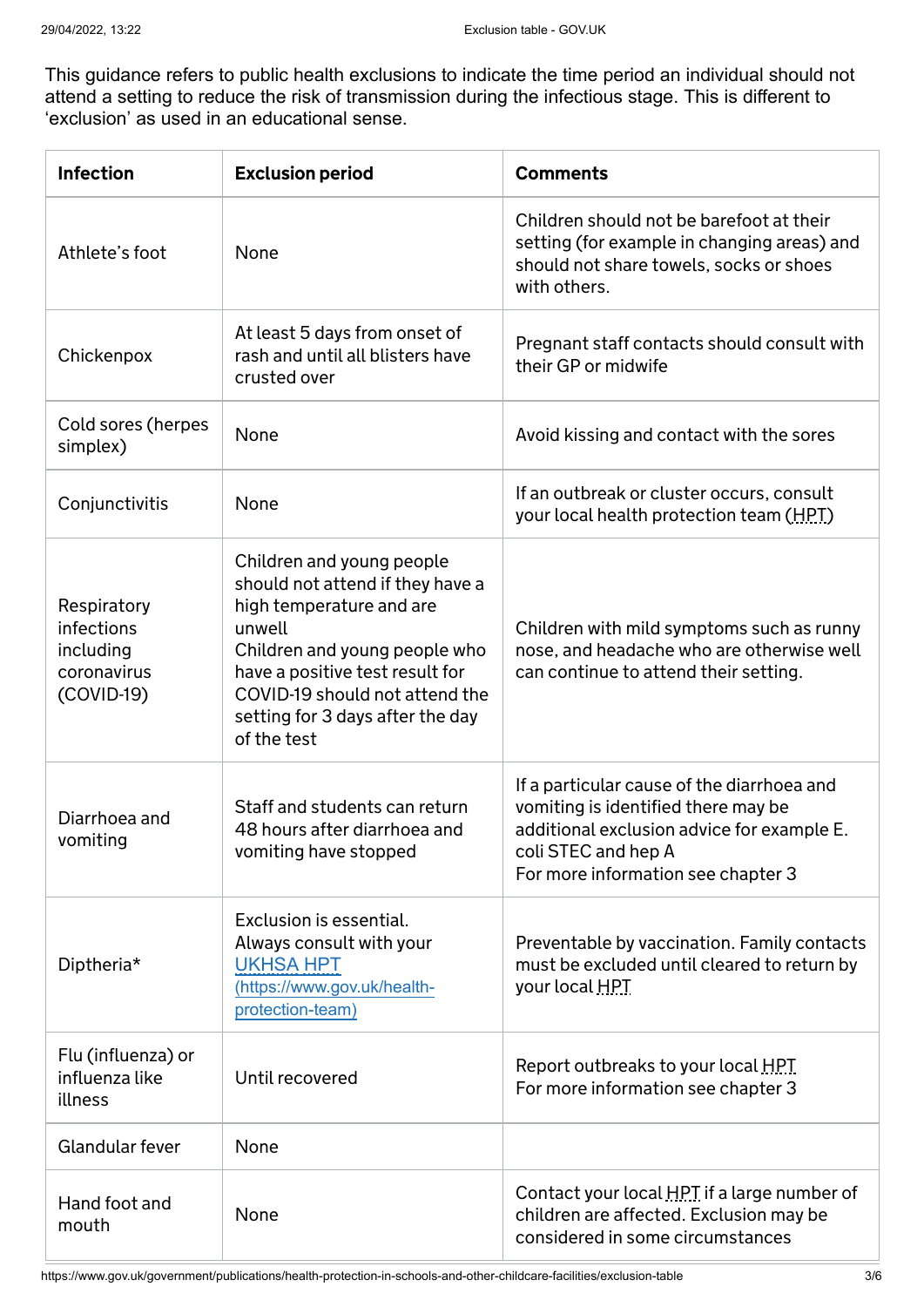29/04/2022, 13:22 Exclusion table - GOV.UK

| <b>Infection</b>                                | <b>Exclusion period</b>                                                                           | <b>Comments</b>                                                                                                                                                                                         |
|-------------------------------------------------|---------------------------------------------------------------------------------------------------|---------------------------------------------------------------------------------------------------------------------------------------------------------------------------------------------------------|
| Head lice                                       | None                                                                                              |                                                                                                                                                                                                         |
| Hepititis A                                     | Exclude until 7 days after onset<br>of jaundice (or 7 days after<br>symptom onset if no jaundice) | In an outbreak of Hepatitis A, your local<br><b>HPT</b> will advise on control measures                                                                                                                 |
| Hepatitis B, C, HIV                             | None                                                                                              | Hepatitis B and C and HIV are blood borne<br>viruses that are not infectious through<br>casual contact. Contact your UKHSA HPT<br>(https://www.gov.uk/health-protection-team) for<br>more advice        |
| Impetigo                                        | Until lesions are crusted or<br>healed, or 48 hours after<br>starting antibiotic treatment        | Antibiotic treatment speeds healing and<br>reduces the infectious period                                                                                                                                |
| <b>Measles</b>                                  | 4 days from onset of rash and<br>well enough                                                      | Preventable by vaccination with 2 doses of<br>MMR<br>Promote MMR for all pupils and staff.<br>Pregnant staff contacts should seek prompt<br>advice from their GP or midwife                             |
| Meningococcal<br>meningitis* or<br>septicaemia* | Until recovered                                                                                   | Meningitis ACWY and B are preventable by<br>vaccination. Your local HPT will advise on<br>any action needed                                                                                             |
| Meningitis* due to<br>other bacteria            | Until recovered                                                                                   | Hib and pneumococcal meningitis are<br>preventable by vaccination. Your UKHSA<br>HPT (https://www.gov.uk/health-protection-<br>team) will advise on any action needed                                   |
| Meningitis viral                                | None                                                                                              | Milder illness than bacterial meningitis.<br>Siblings and other close contacts of a case<br>need not be excluded                                                                                        |
| <b>MRSA</b>                                     | None                                                                                              | Good hygiene, in particular handwashing<br>and environmental cleaning, are important<br>to minimise spread.<br><b>Contact your UKHSA HPT</b><br>(https://www.gov.uk/health-protection-team) for<br>more |
| Mumps*                                          | 5 days after onset of swelling                                                                    | Preventable by vaccination with 2 doses of<br>MMR. Promote MMR for all pupils and staff                                                                                                                 |
| Ringworm                                        | Not usually required                                                                              | Treatment is needed                                                                                                                                                                                     |